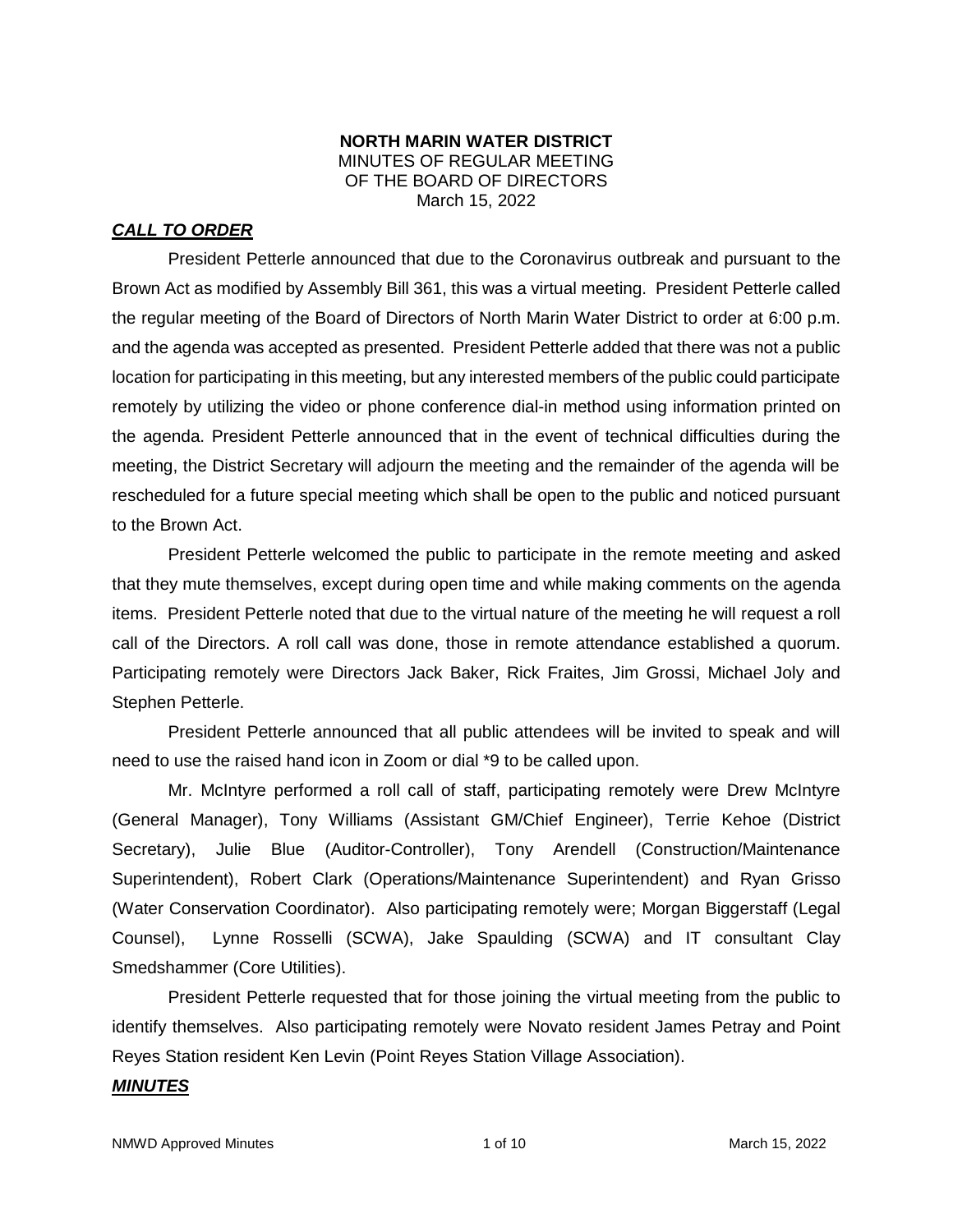On motion of Director Joly seconded by Director Fraites, the Board approved the minutes from the March 1, 2022 Regular Board Meeting by the following vote:

AYES: Director Baker, Fraites, Grossi, Joly and Petterle

NOES: None

ABSTAIN: None

ABSENT: None

# *GENERAL MANAGER'S REPORT*

# Assistant General Manager/Chief Engineer (AGM/CE) Recruitment

Mr. McIntyre reminded the Board that at the second meeting in January they approved hiring a professional recruiter for the impending AGM/CE vacancy. He reported the recruiter prepared a brochure and ran a six-week solicitation that closed on March  $7<sup>th</sup>$ . Mr. McIntyre stated that there are eight applicants for which the recruiter will complete the initial screening interviews and then recommend a short list of candidates. He noted that interviews will be first with staff followed by a Closed Session interview with the Board. Mr. McIntyre added that the Board interviews will most likely be in-person interviews with the Board via a Special Board Meeting at a yet to be determined date.

# Indian Valley Golf Course (IVGC) Meeting

Mr. McIntyre apprised the Board that he and Mr. Williams have scheduled a lunch meeting on March 16<sup>th</sup> to introduce Mr. Williams to Jeffy McAndrew and Terry Leach.

# Amendment to Recycled Water Interagency Agreements

Mr. McIntyre informed the Board that staff has been working on updates to the existing Recycled Water Interagency Agreement with both Novato Sanitary District (NSD) and Las Gallinas Valley Sanitary District (LGVSD). He announced that prior NMWD General Manager Chris DeGabriele has been brought back by LGVSD for a second time as interim General Manger as they begin a search for a new General Manger. Mr. McIntyre added he plans to make outreach to Mr. DeGabriele as it relates to updating the current Recycled Water Interagency Agreements. He noted that the same will be done with Sandeep Karkal, General Manager at Novato Sanitary District.

President Petterle asked if the Directors had any questions or comments.

Director Grossi asked if the Special Board Meeting in April will be in person. He added that he may have a conflict in his schedule. Mr. McIntyre requested that Director Grossi provide the dates he will be unavailable to Ms. Kehoe.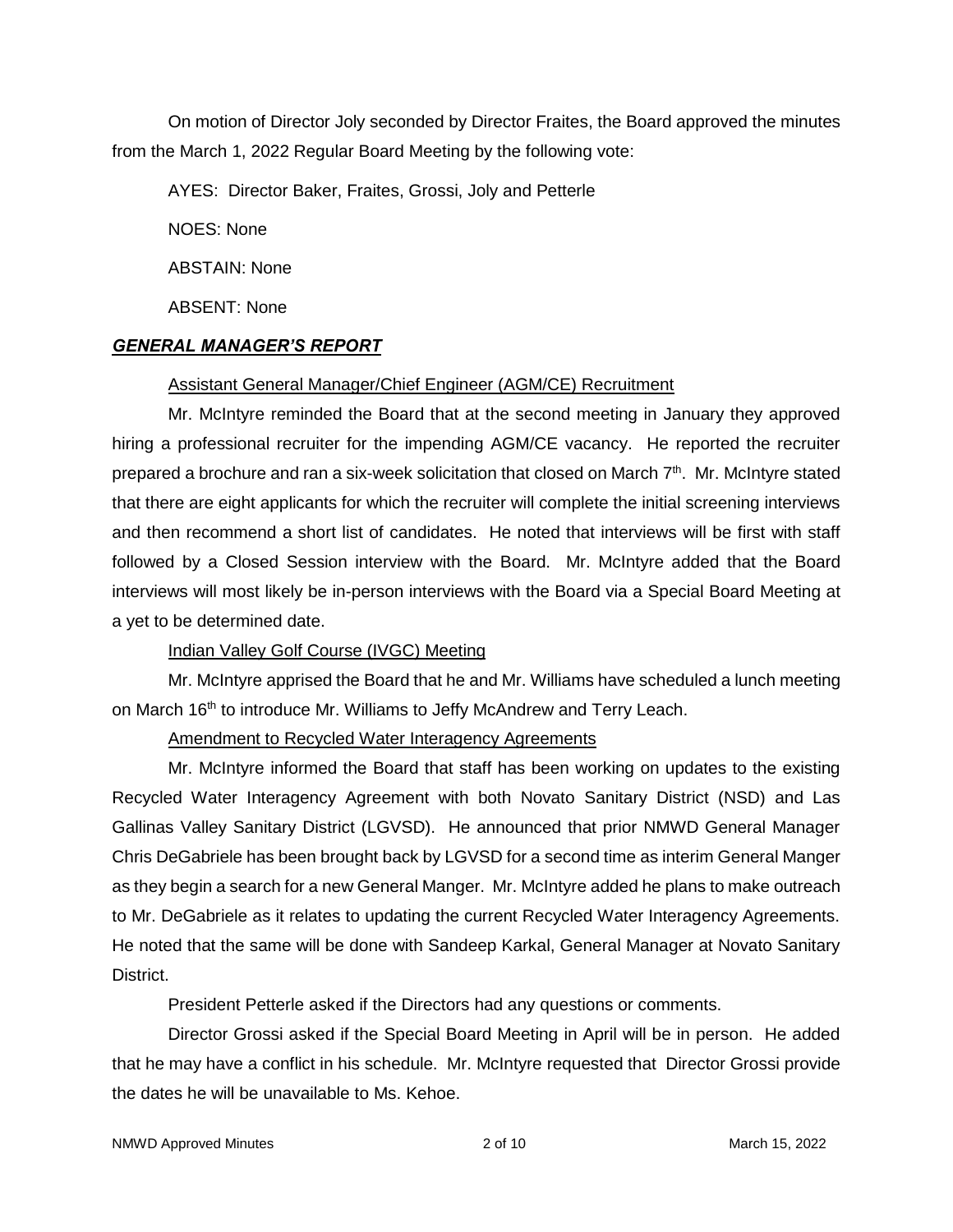Director Joly asked if there were any questions or feedback at the recent Leadership Novato presentation. Mr. McIntyre replied his presentation was brief, noting Mr. Clark had a longer presentation at the Treatment Plant in the morning Mr. Clark stated that he started the Treatment Plant tour at the top of the dam. He noted that there were several questions about water supply, adding most did not know where their water came from, and he explained Stafford Lake water versus supply from Sonoma County Water Agency. Mr. Clark stated that many of the participants were surprised we had recycled water and asked about getting recycled water for their homes. He explained how the residential recycled water program worked to the participants.

President Petterle asked if there were any comments or questions from the public and there was no response.

#### *OPEN TIME*

President Petterle asked if anyone from the public would like to speak.

Ken Levin stated that most of the Point Reyes residents are aware of where their water supply comes from. He stated that many residents are concerned with the present direction of housing that Marin County is considering, noting Director Fraites has mentioned the process in the past and he appreciated the Board paying attention. Mr. Levin added people in West Marin are concerned about the 150 new housing units proposed over the next eight years. He noted that there are currently 300 plus units in town now and this new development will require 50% more water. Mr. Levin stated that it would be appreciated if the Board and staff contemplate that and communicate suggestions and solutions coming forth. He added there is not enough water now and that should be a good enough reason not to build any more housing. Mr. Levin expressed his hope that this housing mandate will be overturned, but he did not have a lot of hope. He thanked the Board for giving him the opportunity to bring this to their attention.

James Petray thanked the Board for their service and time. He stated that he had three points that he would like to bring up. First, in reference to the building renovation, he stated that inflation is high, there is discussion about a drought surcharge and that being said he wondered if this is the right time to be renovating the building. Mr. Petray added the public will be asked to pay more during the drought and getting less, asking the Board to consider public perception. Additionally, he stated that he hoped the Board would consider the pros and cons for traditional financing and floating bonds.

Secondly, Mr. Petray noted that he understood desalination is a complicated process and that is a valid concern. That being said, perhaps the District should start on the feasibility of desalination now.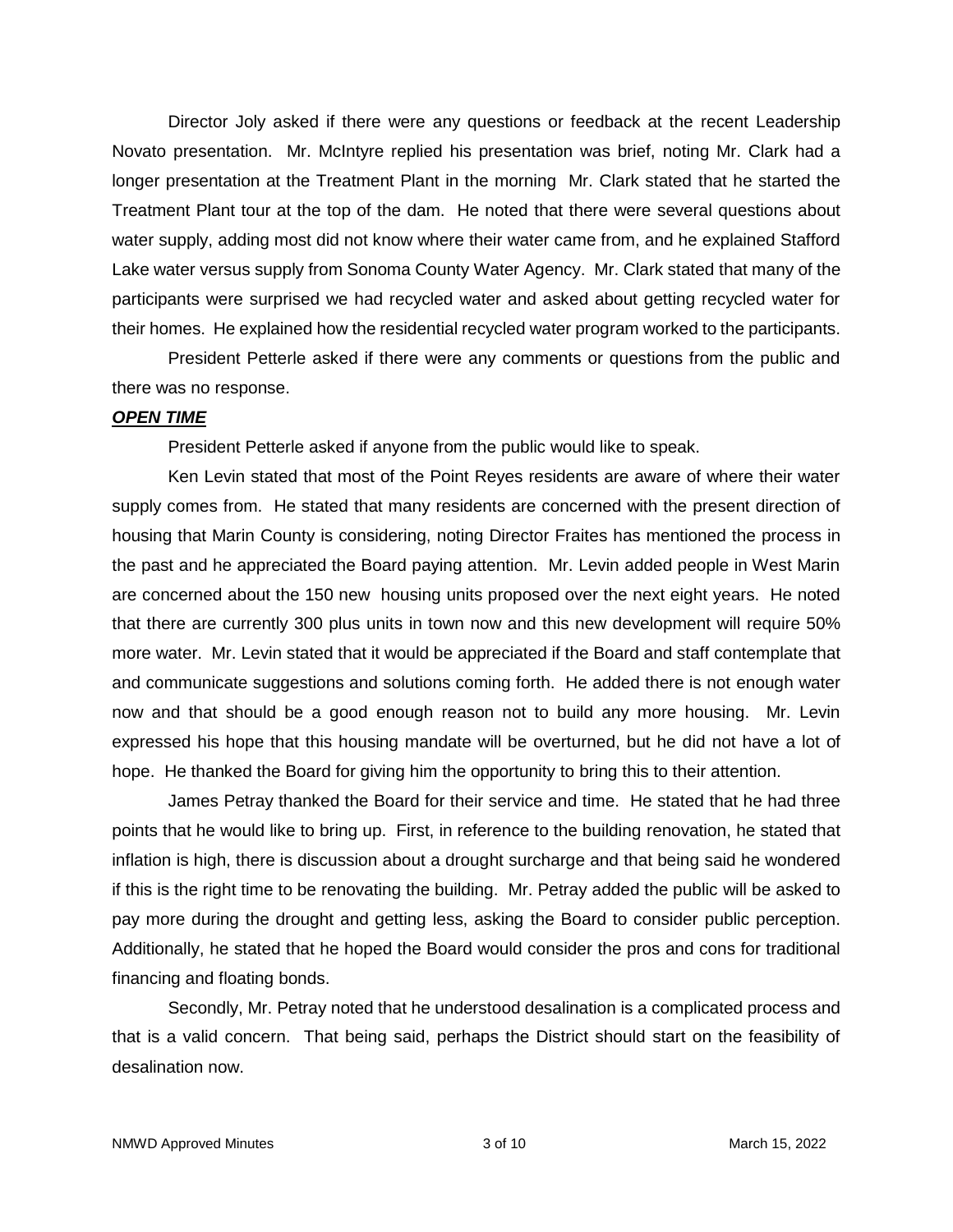Lastly, Mr. Petray commented on the proclamation from the state, stating he does not share their view on housing and we should fight back. He noted that the reality is we are in dire straits with water supply, we are all conserving and yet the state wants to add 13,000 more units in Marin County. Mr. Petray stated that we need to push back, we have no resources and we cannot make it rain. He emphasized that there are some very tough years ahead and this is a serious matter.

Director Petterle stated that public meeting protocol states the Board cannot comment on open time items. However, Director Petterle stated that all comments are noted and advised Mr. Petray to keep an eye on the agenda to learn more about our water supply.

### *STAFF/DIRECTORS REPORTS*

President Petterle asked if any Directors or staff wished to bring up an item not on the agenda and the following were discussed.

Mr. Clark announced that staff will start up the residential recycled water program soon. He added David Ladd has been in communication with MMWD and they are going to start their program up the first week in April and we are looking to do the same. Mr. Clark noted that we have the same temporary staff as last year so we are prepared and ready for the program to begin.

Ms. Kehoe reminded the Board that completion of the Ethics Training and the Form 700's are due April 1st.

Director Petterle stated that as we continue to read in all the newspapers we are still in a drought. He noted that if you look at tonight's agenda we will be reviewing that topic as well.

# *MONTHLY PROGRESS REPORT*

The Monthly Progress Report for February was reviewed. Mr. McIntyre reported on key areas such as water production, local and regional lake/reservoir capacity, Oceana Marin effluent, safety, COVID financial impact and delinquent bill impacts and customer complaints and service orders. Ms. Blue reported on the February 2022 Investments.

President Petterle asked if there were any comments or questions from the Directors.

Director Grossi asked if staff were thinking anymore about backfeeding Stafford Lake. Mr. McIntyre replied that Stafford Lake is already at 75% capacity, noting we are in a good position for the Plant to achieve typical summer production levels.

Director Joly asked if there has been a slowdown in COVID costs for the District. Mr. McIntyre replied that there was an uptick from picking up sick leave time for those employees who had to quarantine or had COVID in November and December. He added that due to the Omicron variant surge in late December through early February, additional overtime costs were incurred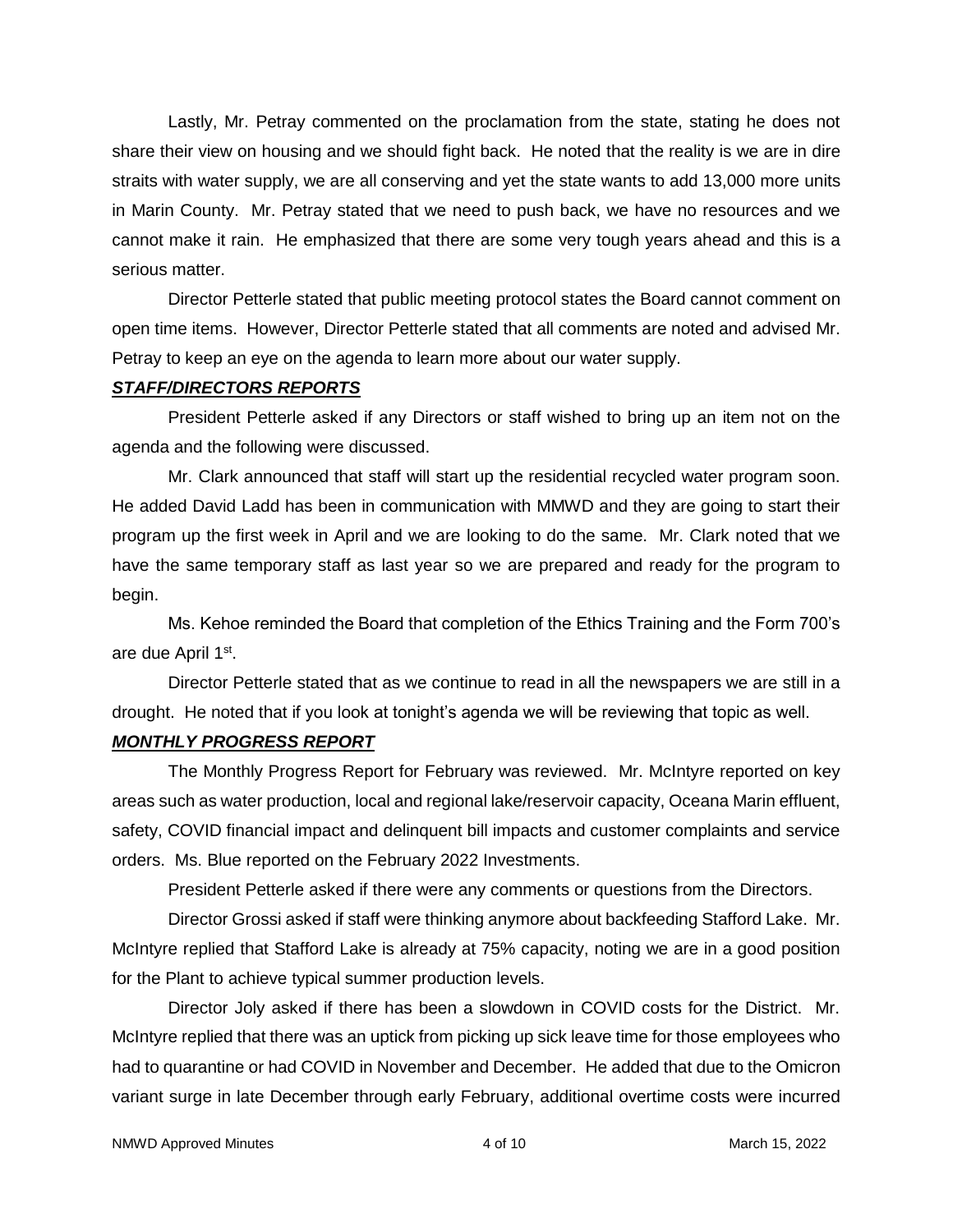as construction crews had to be separated again lessening the pool of potential on-call staff. Mr. McIntyre reported now that the Omicron outbreak is flattening, he expects costs should flatten off as well. Director Joly asked how much the refund dropped the delinquencies. Ms. Blue replied \$85,000 and West Marin got \$20,000 of that.

Director Joly asked about the increase in reported tags for leaks. Mr. McIntyre replied that he talked to staff about it and it was due to the field staff revamping the protocol on how to create tags and work orders. He added that this new protocol is doing a better job of tracking, and now with the COVID cases dropping, staff can do more field visits than before and do a better job out in the field with customer interactions. Director Petterle asked if the 36% year to date increase in leak tags could also be attributed to the AMI system. He noted that now customers can go online and see their usage, they can contact the District right away when they notice excessive use. Mr. McIntyre confirmed.

President Petterle asked if anyone from the public would like to speak and there was no response.

# *CONSENT CALENDAR*

On the motion of Director Grossi, and seconded by Director Fraites the Board approved the following items on the consent calendar by the following vote:

AYES: Director Baker, Fraites, Grossi, Joly and Petterle NOES: None

ABSTAIN: None

ABSENT: None

# *RE-AUTHORIZING MEETINGS BY TELECONFERENCE OF LEGISLATIVE BODIES OF NORTH MARIN WATER DISTRICT*

Resolution 22-05 will extend the continuation of teleconference meetings.

After approval of the Consent Calendar, Director Joly asked if staff had any idea of when we may be able to go back to in person meetings. Mr. McIntyre responded that the county and state are saying indoor meetings must be social distanced with six feet of separation and face masks are strongly recommended. He added that the Governor's emergency order is still in place and remote meetings can still be held. Mr. McIntyre stated that he does not recommend being one of the first public agencies to return to in-person meetings, since we are constantly being surprised with new COVID variants. He apprised the Board that when talking with legal counsel, he was informed there are some potential changes in the Brown Act that might make it more flexible for remote meetings in the future, however he still favors in-person meetings.

#### *ACTION CALENDAR*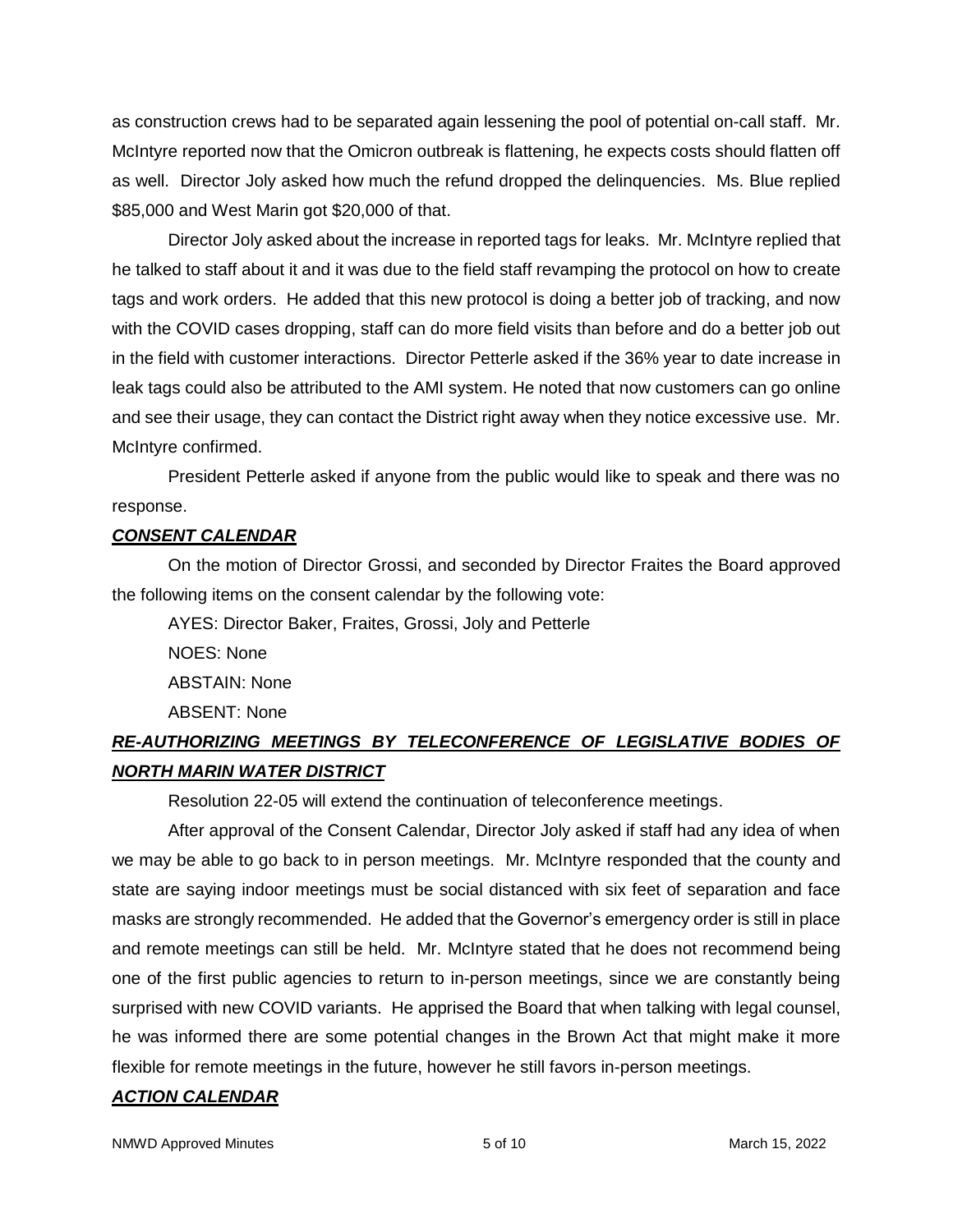# *DROUGHT SURCHARGE REVIEW AND PROPOSED REVISIONS TO DISTRICT REGULATION 54(a)(3) AND (c)(3)*

Ms. Blue apprised the Board on the Drought Surcharge Review and revisions to District Regulation  $54(a)(3)$  &  $(c)(3)$ .

Consultant Mark Hildebrand provided a brief Drought Surcharge Review Presentation to the Board. He provided information on purposes of drought surcharges; current drought surcharges and drought surcharge analysis.

President Petterle asked if there were any comments or questions from the Directors.

Director Grossi asked if we are looking at the drought surcharge uniformly for everyone. Mr. Hildebrand confirmed.

Director Joly stated that he previously spent an hour with Ms. Blue and Mr. Hildebrand to help clarify some of the questions he had. He noted that Proposition 218 does not apply to recycled water unless the Board chooses to do so. Director Joly stated that he hated to ask anyone to pay more, but he felt the surcharge was worthy. Mr. Biggerstaff clarified the comment in regards to recycled water charges and Proposition 218. He stated that there are instances in which recycled water can be treated in the same manner, but in this case, it does not change the analysis made.

President Petterle asked if anyone from the public would like to speak and there was no response.

On the motion of Director Grossi, and seconded by Director Fraites the Board accepted the Drought Surcharge Review-Proposed Revisions to District Regulation 54(a)(3) and (c)(3) and directed staff to prepare a Proposition 218 Notice of Public hearing on the proposed drought surcharges by the following vote:

AYES: Director Baker, Fraites, Grossi, Joly and Petterle

NOES: None ABSTAIN: None

ABSENT: None

# *AUTHORIZE AFFIRMATIVE VOTE FOR SCWA FY2022-23 WATER TRANSMISSION SYSTEM BUDGET*

Mr. McIntyre reported that the Water Advisory Committee Ad Hoc Finance Subcommittee, which included Ms. Blue, met twice in February 2022. He stated that the TAC unanimously approved the proposed FY 2022-23 SCWA Water Transmission System Budget on March 7, 2022. Mr. McIntyre added that a special WAC meeting will be held on April 4, 2022 to consider budget approval.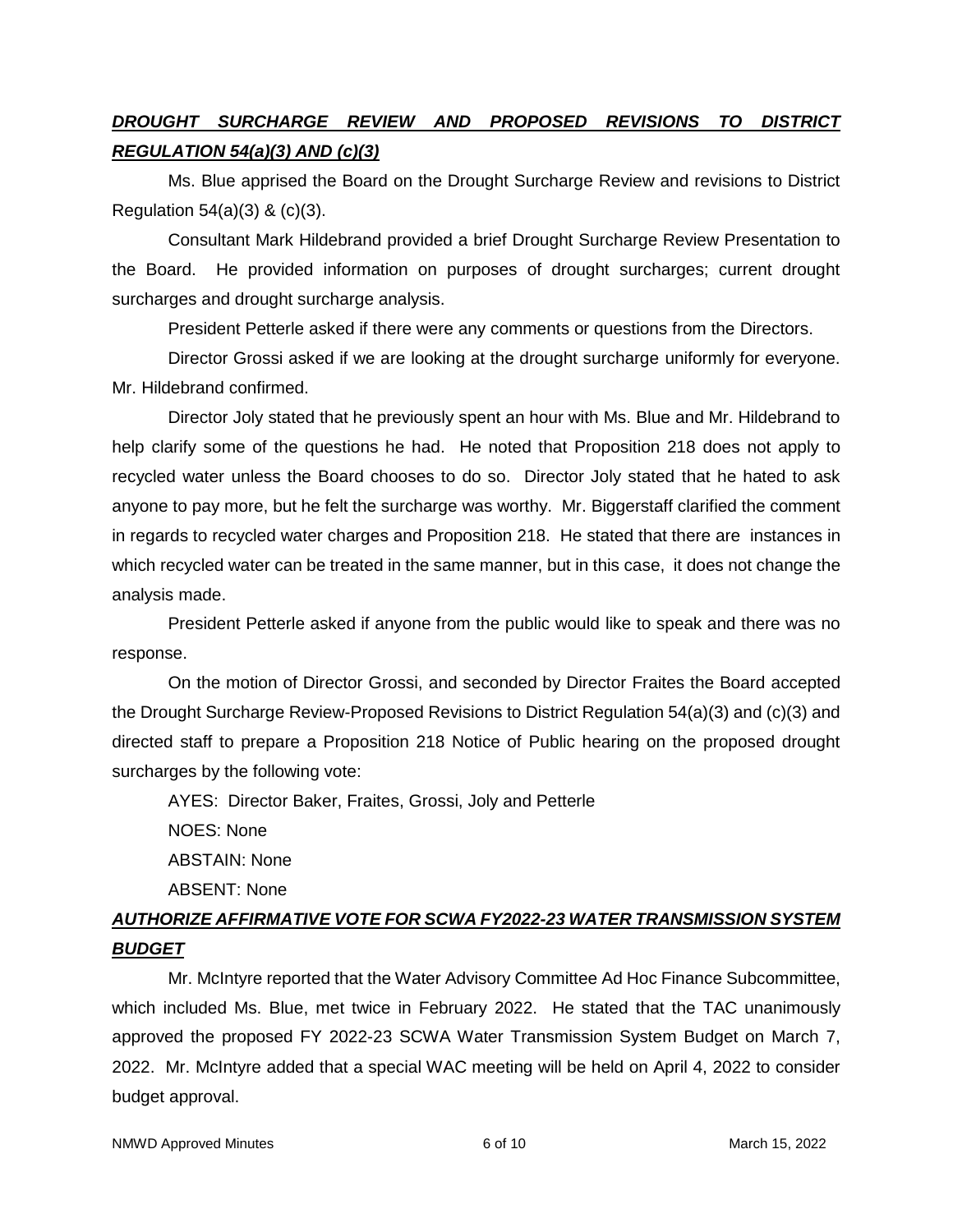Mr. McIntyre introduced Lynne Rosselli, SCWA Finance Director who provided a presentation of the Draft FY2022-23 SCWA WTS Budget.

Ms. Rosselli reported that the budget proposes NMWD water purchases next fiscal year at \$1,101.82 per acre-foot, versus \$1,047.34 per acre-foot this current fiscal year. The increase in water rates account for an estimated increase in annual purchased water of \$280,000. As previously reported to the Board, SCWA's rate increase for NMWD will be 5.2%.

Mr. McIntyre stated, absent any objections by Board members, he recommended that the NMWD WAC representative, Director Baker, vote in favor of the budget as presented.

President Petterle thanked Ms. Rosselli for the presentation, and asked if there were any comments or questions from the Directors.

Director Joly also thanked Ms. Rosselli and Mr. Spaulding for the wonderful presentation, and noted that he was pleased to see water supply and security were both addressed. He also noted that he was happy NMWD has a mutual beneficial relationship with SCWA. Director Joly asked about some of the data in the presentation and a discussion ensued.

Mr. McIntyre complimented SCWA and stated that the agency continues to make great strides in obtaining grant funding for capital improvement projects, which help offset rate increases.

President Petterle asked if anyone from the public would like to speak and there was no response.

On the motion of Director Joly, and seconded by Director Baker the Board authorized WAC representative Jack Baker, to vote in favor of the FY 2022-23 SCWA Water Transmission System Budget by the following vote:

AYES: Director Baker, Fraites, Grossi, Joly and Petterle

NOES: None

ABSTAIN: None

ABSENT: None

# *INFORMATION ITEMS*

# **FY 2021-22 SECOND QUARTER PROGRESS REPORT – OPERATIONS/MAINTENANCE**

Robert updated the Board on the FY 2021-22 Second Quarter Progress Report for Operations/Maintenance. Mr. Clark provided a general overview of activities. He summarized completion of maintenance tasks and operation of the Stafford Lake and Point Reyes Treatment Plants. In addition, Mr. Clark reported on Water Quality as it related to support from the Construction, Maintenance and Operations staff.

President Petterle asked if there were any comments or questions from the Directors.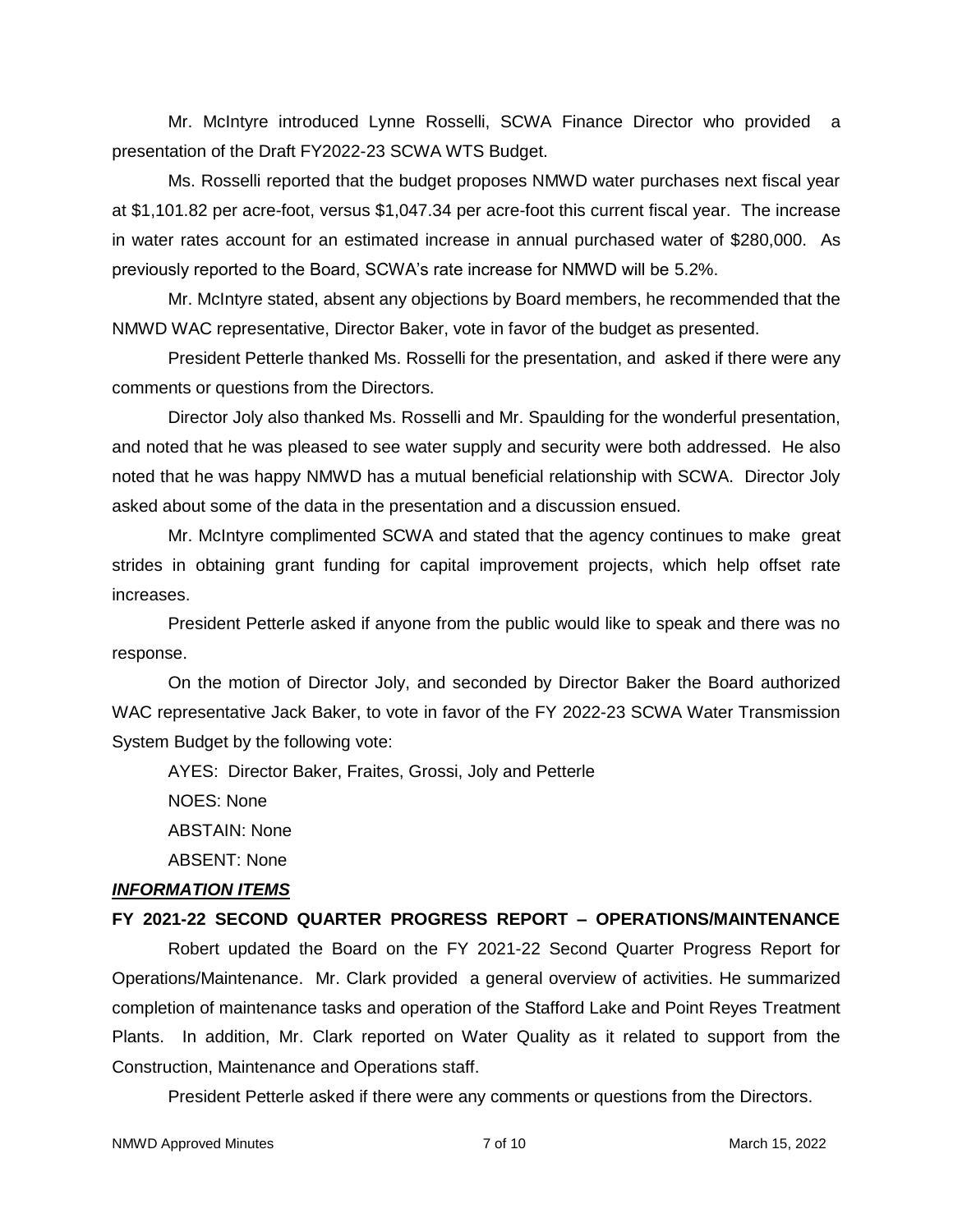Director Grossi asked if the work order system is part the of the Next Gen system. Mr. Clark confirmed it was.

Director Grossi stated that College of Marin has a Tesla Battery, and suggested Mr. Clark may want to talk to Greg Nelson to get more information on how it works and its benefits. Director Joly stated that electric costs are soaring, and asked how staff will be able to control the electricity cost increase. Mr. Clark replied staff try to avoid higher rates by avoiding peak rate pricing. Additionally, he added staff are evaluating the District's pump stations, changing out motors, and replacing them with a high efficiency ones.

Director Joly asked about any supply restraints staff might be encountering, including the purchase of chemicals. Mr. Clark replied that the biggest issue is the vendors don't give quotes anymore because the materials are so hard to find. He added that everything is going up, blaming supply and the current rise in gas prices as the main drivers.

President Petterle asked if anyone from the public would like to speak and there was no response.

# **PREPARING FOR DRY YEAR CONDITIONS -2022**

Mr. McIntyre talked about preparing for dry year conditions, updating the Board on Lagunitas Creek, Stafford Lake and SCWA water supply.

Mr. McIntyre noted, similar to last year, it is likely that SCWA will need to submit another Temporary Urgency Change Petition to the State Water Board in May to maintain storage in both reservoirs via reduced water releases. He added that it is expected the new Order in June of this year will include provisions similar to last year, wherein water diversions from Lake Sonoma must be reduced by 20% compared to 2020.

Mr. McIntyre reported Stafford Lake storage is at 3,240 AF or 75% capacity this year due to early winter rainfall and noted that we are in a much better situation than in 2021. He reminded the Board that at that time the District purchased natural Russian River water flow water from SCWA to backfeed the lake. He stated that Operations staff still expect to meet a FY23 production goal of 500MG, which is approximately 80% of our normal water year production goal.

President Petterle asked if there were any comments or questions from the Directors.

Director Joly commended Mr. McIntyre for a great report. He stated that it looks as though Novato will stay in Stage 2 for now. He added that until looking at the chart, it had never occurred to him that the atmospheric river in October was a miracle and gave us half of our normal rainfall. Director Petterle stated that if we had rain in January, February and March we might have had a normal year of rain. Director Grossi stated that next year we will probably have floods.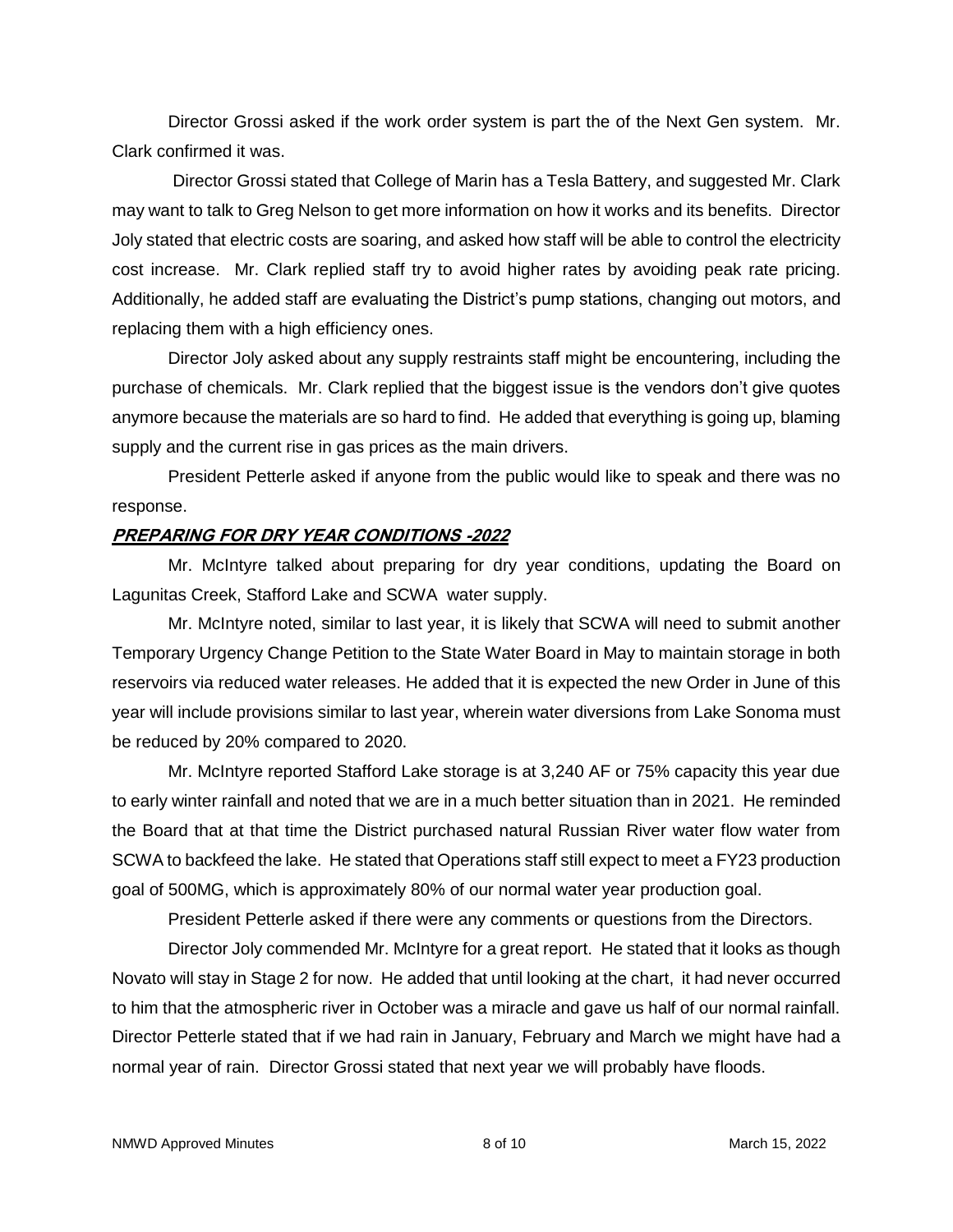President Petterle asked if anyone from the public would like to speak and there was no response.

### *NBWRA MEETING – FEBRUARY 28. 2022*

Mr. McIntyre reported on the NBWRA Meeting held on February 28, 2022. He noted that the next NBWRA meeting will be held on March 28, 2022.

President Petterle asked if there were any comments or questions from the Directors and there was no response.

President Petterle asked if anyone from the public would like to speak and there was no response.

### *NBWA MEETING – MARCH 4, 2022*

Director Fraites reported on the NBWA meeting that was held on March 4, 2022. He announced that there will be a NBWA virtual conference on April 8<sup>th</sup> that will cover various topics including climate change and sea-level rise. Director Fraites stated that he will send an email to all Directors, noting it would be beneficial for them to attend.

President Petterle asked if there were any comments or questions from the Directors and there was no response.

President Petterle asked if anyone from the public would like to speak and there was no response.

# *MISCELLANEOUS*

The Board received the following miscellaneous items: Disbursements – Dated March 3, 2022 and Disbursements – Dated March 10, 2022.

The Board received the following news article: Marin IJ – MMWD delays decision on desalination measure – DROUGHT OPTIONS.

The Board received the following social media posts: NMWD Web and Social Media Report – February 2022.

President Petterle asked if there were any comments or questions from the Directors and there was no response.

President Petterle asked if anyone from the public would like to speak and there was no response.

# *ADJOURNMENT*

President Petterle adjourned the meeting at 7:50 p.m.